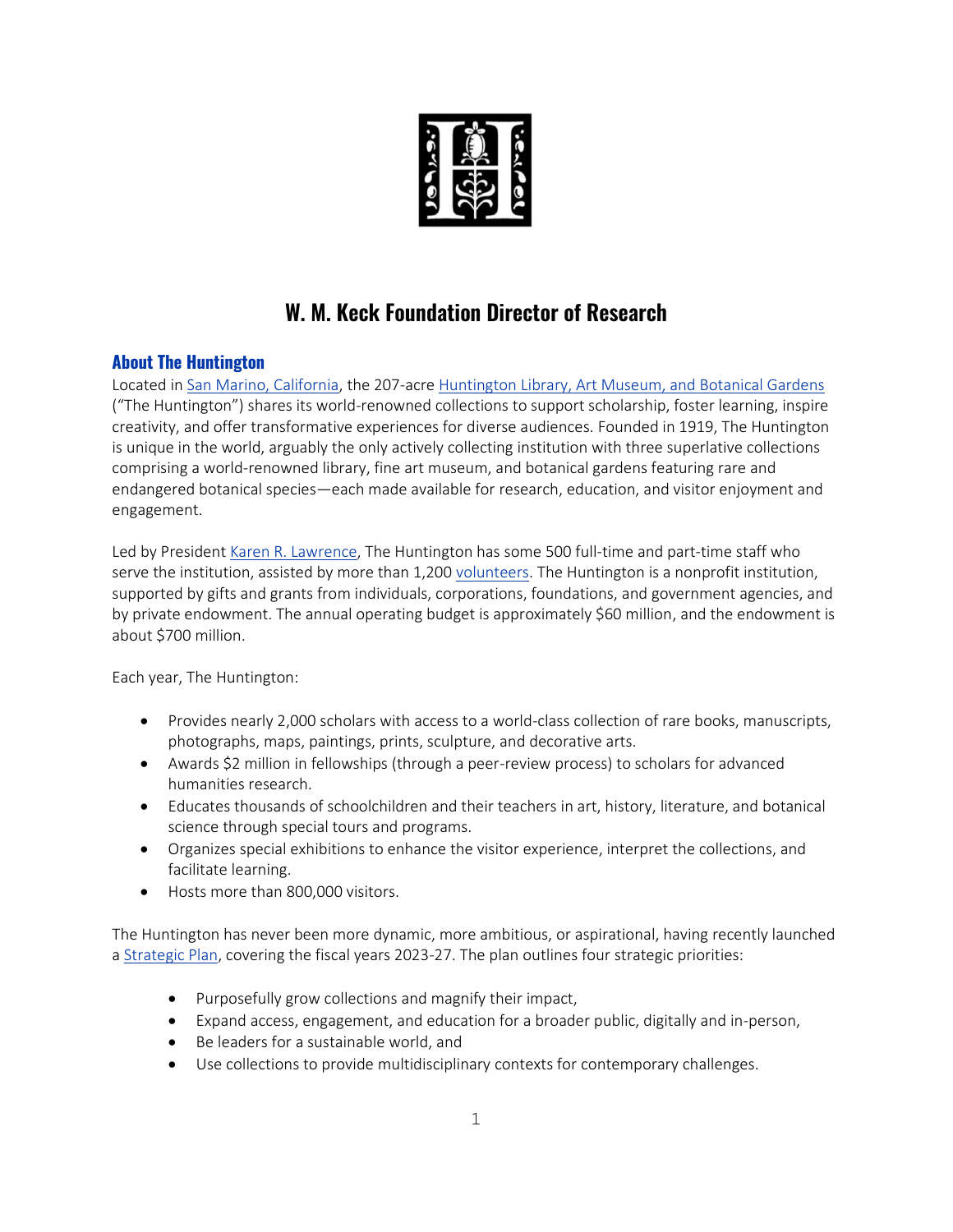It also sets forth six Strategic Commitments focusing on: collaboration and cross-collection synergies; employee wellbeing; [diversity, equity, and inclusion;](https://www.huntington.org/diversity-equity-inclusion) external partnerships; investments in technology; and stewardship of financial and physical resources.

The institution is governed by a [seven-member Board of Trustees and a 60-member Board of Governors.](https://www.huntington.org/trustees-governors) Although the Board of Trustees retains fiduciary responsibilities, the Board of Governors works closely with the Trustees to support The Huntington's mission and the priorities and commitments outlined in the new Strategic Plan. Standing committees of the Board of Governors that support the work of each activity area of the institution include the Research Committee of the Board of Governors.

#### **About the Role**

The Huntington invites applications and nominations for the position of W. M. Keck Director of Research, effective fall of 2022.

The Director of Research is the singular position at The Huntington dedicated to fostering advanced research in the humanities, cultivating a vibrant and diverse community of international scholars, and providing a stimulating environment for humanistic inquiry and dialogue. This program builds upon the foundations of over a century's institutional commitment to promoting excellence and innovation in advanced humanities research. The director collaborates with colleagues across the institution to provide avenues for sharing the insights of collections-based research with diverse audiences.

The Director of Research is responsible for developing, planning, and implementing a comprehensive humanitie[s research program,](https://www.huntington.org/research) consisting o[f research fellowships,](https://www.huntington.org/fellowships) academic conferences, and public lectures. The ideal candidate will be someone with broad intellectual interests and a commitment to the unique possibilities for connecting people and ideas at a place like The Huntington. Additionally, the candidate will be an individual committed to increasing the diversity of The Huntington's scholars and scholarly projects and magnifying the impact of its collections. They will play a significant role in envisioning the future of the humanities research program and translating its importance for a range of audiences, specialist to diverse publics. The Director of Research reports to the President and is a member of the President's Senior Staff, which plays an important role in leading The Huntington, including engaging with its Board of Trustees and Board of Governors. The position oversees a budget of approximately \$4 million and five direct reports.

The Director of Research will demonstrate a background of working directly with people from diverse racial, ethnic, geographic, and socioeconomic backgrounds, using a welcoming, inclusive, and accessible approach.

#### **Essential Duties**

- Oversees a comprehensive humanities research program, fostering individual scholars and inspiring excellence and innovation in the wider arena of advanced humanities research.
- Cultivates a vibrant and diverse community of international scholars and creates a stimulating and collegial environment for the pursuit of humanistic inquiry.
- Manages the selection process for [visiting research fellows](https://www.huntington.org/fellowships) and research conferences, ensuring a diversity of scholars and programs, and oversees the activities of 200 short-term and 30 longterm research fellows in residence annually.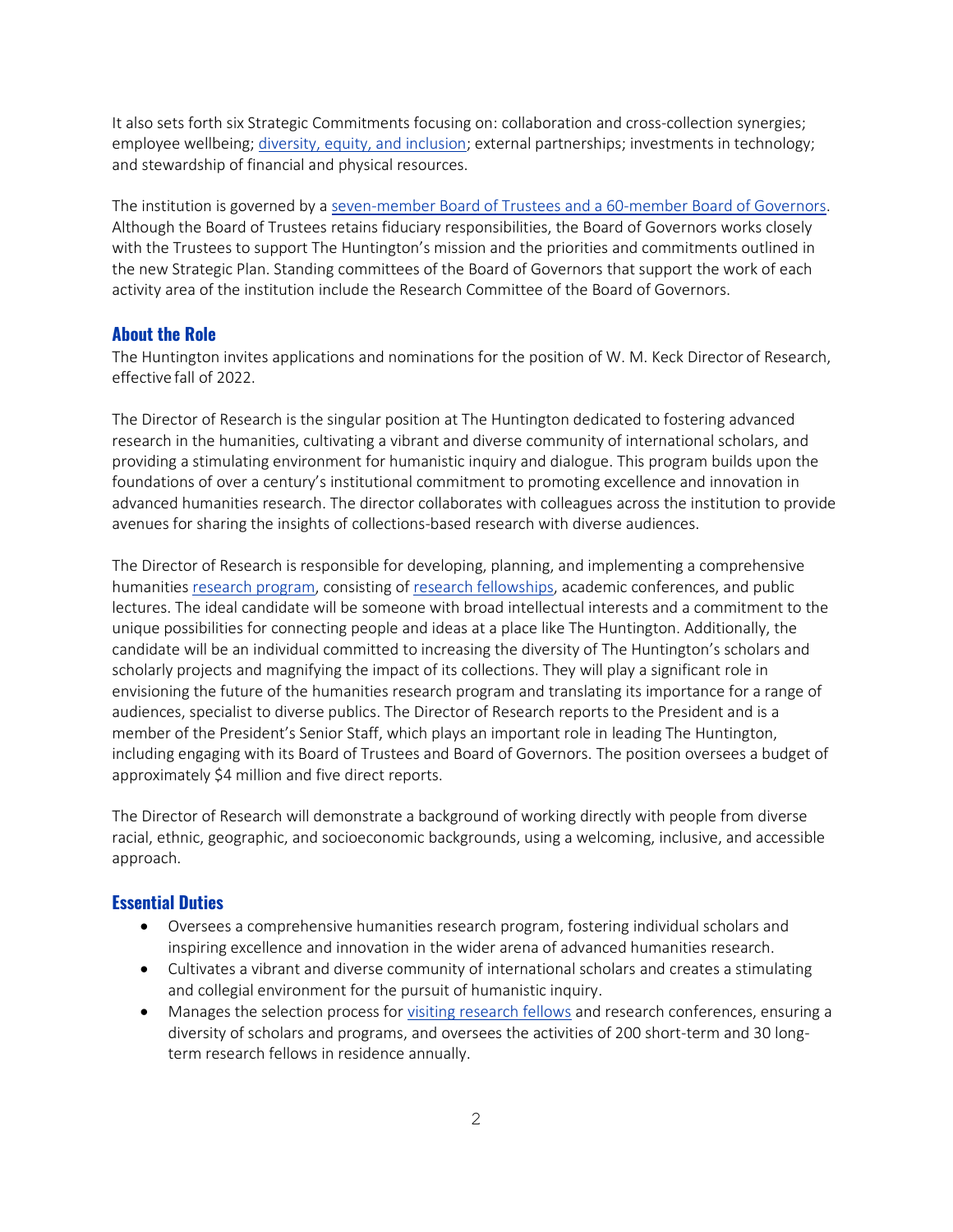- Develops a program of humanities lectures and conferences across multiple platforms that illuminate Huntington collections or are based on scholarly research conducted at The Huntington.
- Activates programs in which scholars draw on humanistic perspectives to provide contexts for understanding key issues facing society today.
- Works collaboratively with the Directors of th[e Library,](https://www.huntington.org/library-collections) [Art,](https://www.huntington.org/art-collections) and [Botanical](https://www.huntington.org/botanical-living-collections) collections and with the Director of Education and Public Programs to advance The Huntington's research mission and to magnify the impact of the collections by expanding access and engagement.
- Enhances the impact and visibility of The Huntington's scholarly programs, actively promoting them to institutional, regional, national, and international constituencies through formal and informal channels.
- Cultivates and stewards The Huntington's community of stakeholders, working closely with the Advancement Division to build engagement and investment in the research program.
- Serves as the primary liaison to the Research Committee of the Board of Governors.
- Maintains and enhances existing collaborative research programs with neighboring and other academic institutions and develops new partnerships.
- Collaborates with the Directors of Research at The Huntington's peer institutions, including the FAHN group (Folger Shakespeare Library, American Antiquarian Society, and the Newberry Library), IRLA (Independent Research Libraries Association), and the Fellowship Directors Forum.
- Serves as the intellectual spokesperson for The Huntington's research program to foundations and other funding agencies. In coordination with Advancement, generates proposals for funding from prospective supporters, including individuals, corporate sponsors, and foundations.
- Oversees the division's budget and research endowment funds for effective use and long-term stability.
- This position requires travel to academic conferences, peer institutions, colleges and universities, and funding agencies to engage the academic community and promote the activities and reputation of The Huntington.

## **Required Skills and Abilities**

- Strategic vision, creativity, and imagination to support the growth of the Research Division in conjunction with The Huntington's mission and strategic plan.
- Outstanding oral and written communication skills with the ability to communicate clearly and effectively with specialist audiences and stakeholders, as well as the Board of Governors, staff, and general public.
- Demonstrated success in motivating, developing, and coaching staff and providing effective management and delegation in a complex and dynamic environment.
- Passion for and a history of achievement in the areas of institutional diversity, equity, and inclusion.
- Ability to foster and contribute to a highly collaborative working environment.
- Enthusiasm for extending the reach of research programs through new platforms for publicly engaged scholarship.
- Proven administrative and financial management skills related to supervising departmental staff, planning, and managing the departmental budget and endowment funds.
- Exceptional organizational and task management skills. Ability to work calmly and effectively under pressure, respond to changing demands, and prioritize while managing multiple concurrent projects.